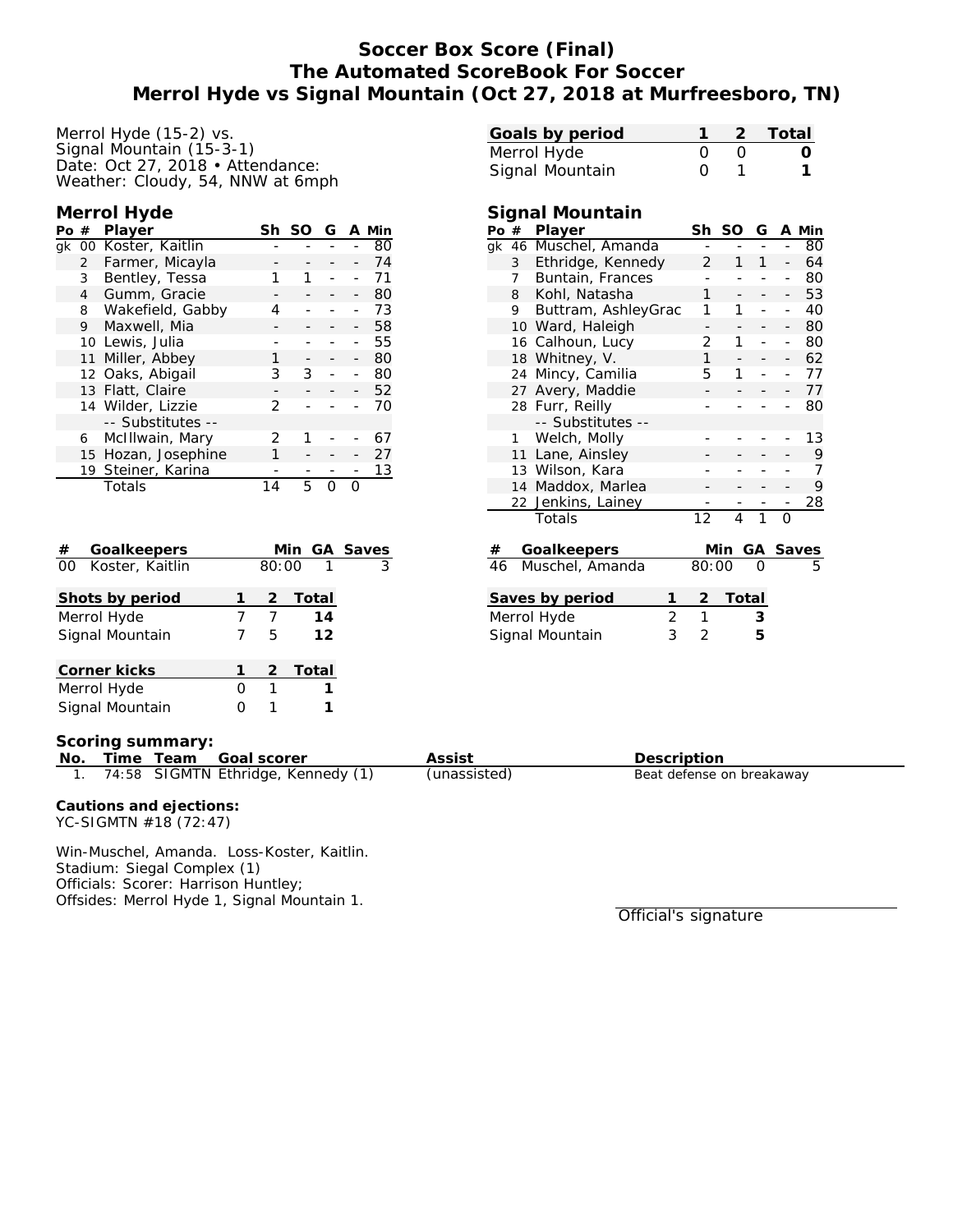# **Play-by-Play Summary (1st period) Merrol Hyde vs Signal Mountain (Oct 27, 2018 at Murfreesboro, TN)**

**Merrol Hyde Starters:**

- 2 Farmer, Micayla
- 3 Bentley, Tessa
- 4 Gumm, Gracie
- 9 Maxwell, Mia
- 8 Wakefield, Gabby
- 10 Lewis, Julia
- 11 Miller, Abbey
- 12 Oaks, Abigail
- 13 Flatt, Claire
- 
- 14 Wilder, Lizzie
- GK 00 Koster, Kaitlin

## **Signal Mountain Starters:**

- 3 Ethridge, Kennedy
- 7 Buntain, Frances
- 8 Kohl, Natasha
- 9 Buttram, AshleyGrace
- 10 Ward, Haleigh
- 16 Calhoun, Lucy
- 18 Whitney, V.
- 24 Mincy, Camilia
- 27 Avery, Maddie
- 28 Furr, Reilly
- GK 46 Muschel, Amanda
- 00:00 Koster, Kaitlin at goalie for Merrol Hyde.
- 00:00 Muschel, Amanda at goalie for Signal Mountain. Foul on Merrol Hyde.
- 04:30 Header Shot by SIGMTN Kohl, Natasha BLOCKED.
- 04:36 Shot by SIGMTN Mincy, Camilia BLOCKED.
- 04:43 Shot by SIGMTN Whitney, V. HIT POST.
- 11:08 Shot by MERROL Wilder, Lizzie WIDE.
- 11:24 Shot by MERROL Wilder, Lizzie HIGH.
- 12:10 Shot by MERROL Bentley, Tessa, SAVE Muschel, Amanda.
- 13:20 MERROL substitution: McIllwain, Mary for Bentley, Tessa.
- 14:51 Shot by SIGMTN Ethridge, Kennedy WIDE.
- 14:54 MERROL substitution: Hozan, Josephine for Lewis, Julia.
- 18:10 Offside against Signal Mountain. Foul on Merrol Hyde.
- 19:11 Shot by SIGMTN Buttram, AshleyGrace, SAVE Koster, Kaitlin.
- 19:32 MERROL substitution: Lewis, Julia for Farmer, Micayla.
- 19:32 SIGMTN substitution: Jenkins, Lainey for Avery, Maddie.
- 20:06 Offside against Merrol Hyde.
- 22:28 MERROL substitution: Bentley, Tessa for Flatt, Claire.
- 22:28 MERROL substitution: Farmer, Micayla for Hozan, Josephine.
- 22:28 SIGMTN substitution: Avery, Maddie for Jenkins, Lainey.
- 22:28 SIGMTN substitution: Maddox, Marlea for Kohl, Natasha. Foul on Merrol Hyde.
- 23:26 Shot by SIGMTN Calhoun, Lucy HIGH.
- 25:47 Shot by SIGMTN Mincy, Camilia, SAVE Koster, Kaitlin.
- 27:11 Shot by MERROL Wakefield, Gabby BLOCKED. Foul on Signal Mountain.
- 29:59 Shot by MERROL Oaks, Abigail, SAVE Muschel, Amanda. Foul on Signal Mountain.
- 31:23 SIGMTN substitution: Lane, Ainsley for Whitney, V..
- 31:23 SIGMTN substitution: Kohl, Natasha for Ethridge, Kennedy.
- 31:23 SIGMTN substitution: Jenkins, Lainey for Maddox, Marlea. 34:05 MERROL substitution: Hozan, Josephine for Wilder, Lizzie.
- Foul on Signal Mountain.
- 36:30 Shot by MERROL Oaks, Abigail, SAVE Muschel, Amanda.
- 38:06 Shot by MERROL Miller, Abbey WIDE. Foul on Signal Mountain.
- 40:00 End of period [40:00].